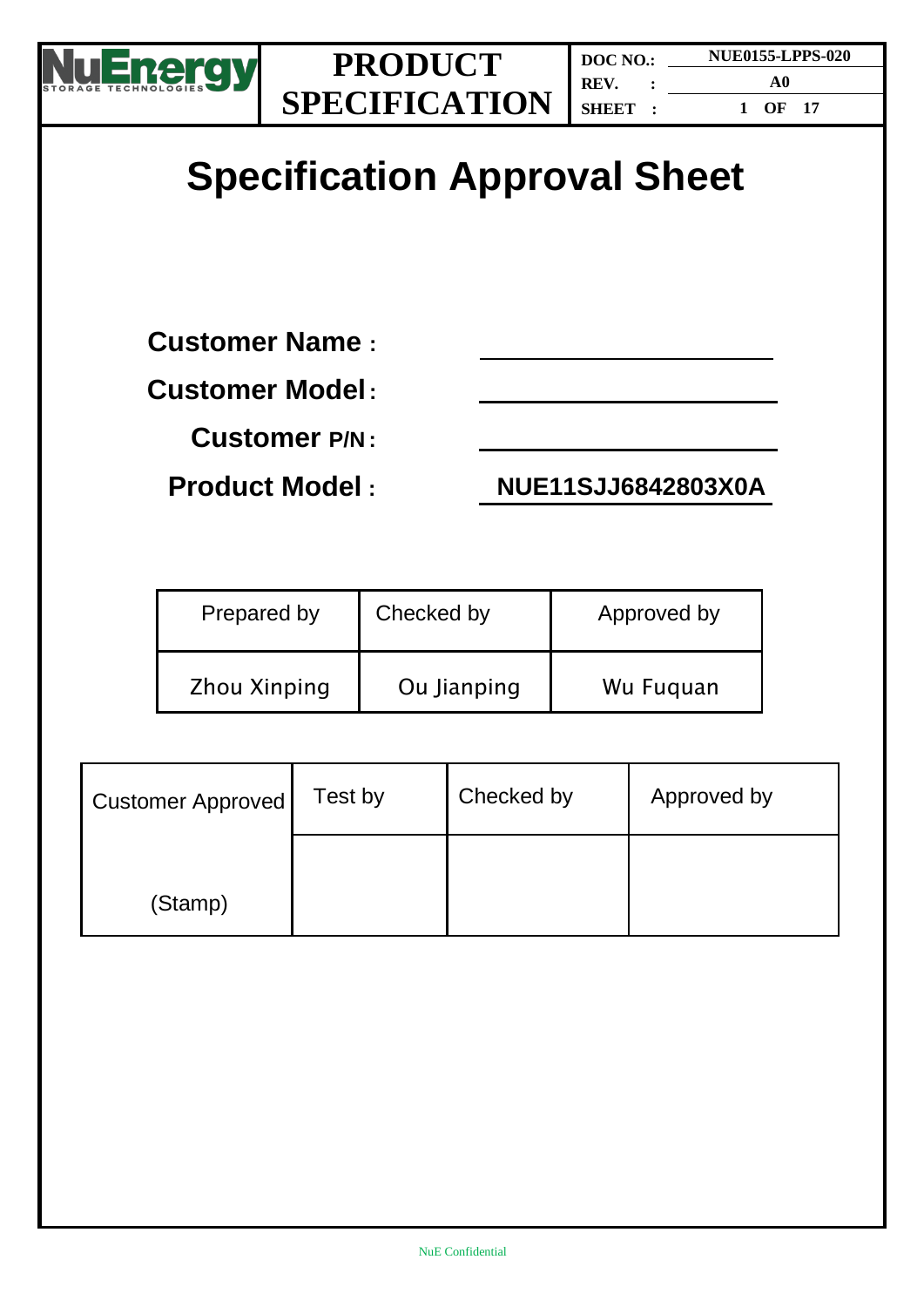

**DOC NO.: REV. : SHEET : NUE0155-LPPS-020 A0 2 OF 17**

**Revision History**

| <b>Revision</b> | <b>Description</b> | <b>Date</b> | Approval |
|-----------------|--------------------|-------------|----------|
| A <sub>0</sub>  | New released       | 2016-06-22  |          |
|                 |                    |             |          |
|                 |                    |             |          |
|                 |                    |             |          |
|                 |                    |             |          |
|                 |                    |             |          |
|                 |                    |             |          |
|                 |                    |             |          |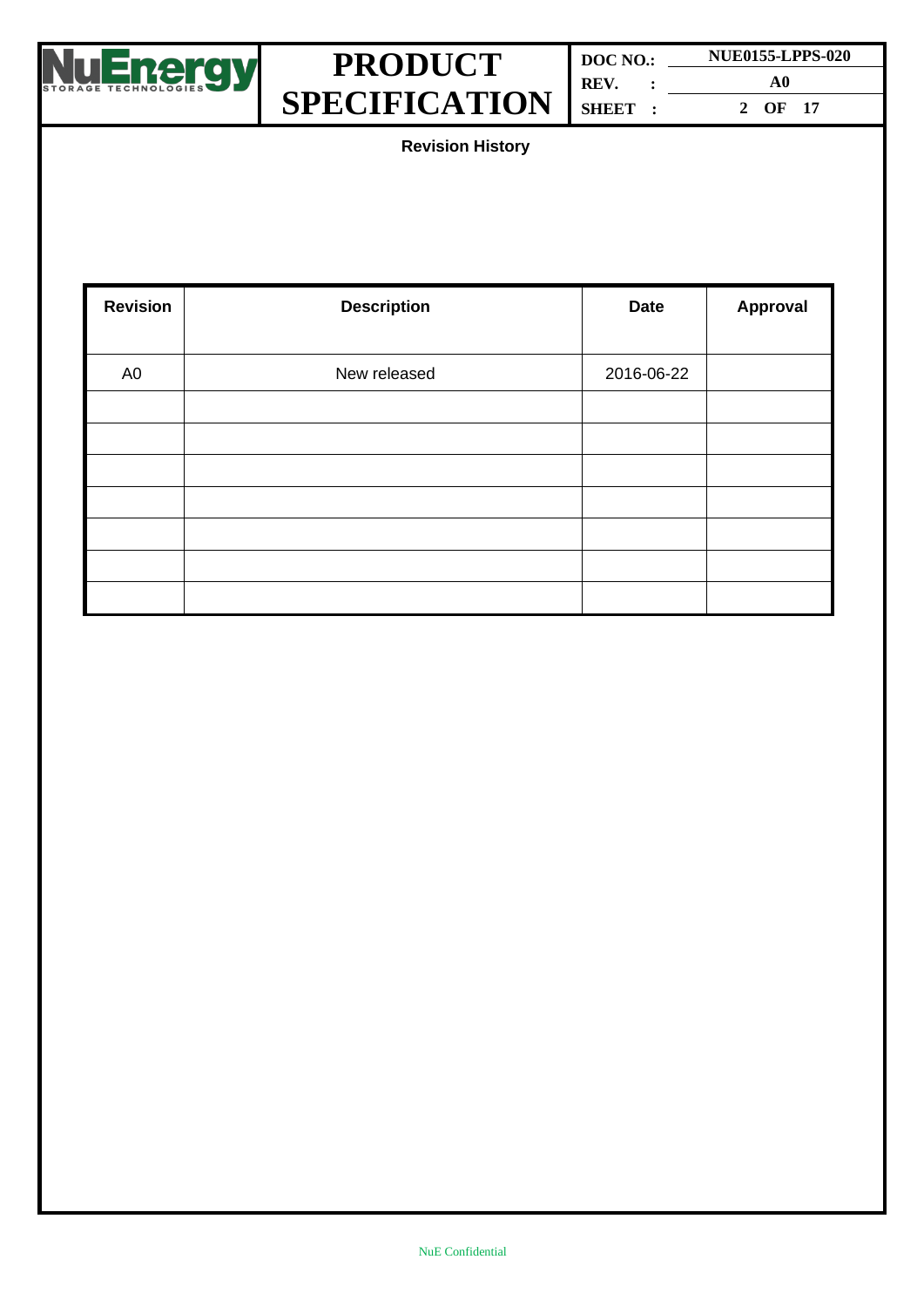

**DOC NO.: REV. : SHEET : NUE0155-LPPS-020 A0 3 OF 17**

### **Contents**

- 1. Scope
- 2. Product basic information
- 3. Battery Outline Drawing
- 4. Electrical characteristics
- 5. Condition adapting characteristics
- 6. Cell safety performance
- 7. Battery safety performance
- 8. Others
- 9. Testing requirements
- 10. Electrical Characteristics
- 11. Cell
- 12. Electric Protect Features
- 13. Schematic circuit diagram
- 14. PCB Parts List BOM
- 15. PCB Layout PCB
- 16. Package
- 17. Warranty, Battery Precautions and Safety Instructions

Customer Inquiry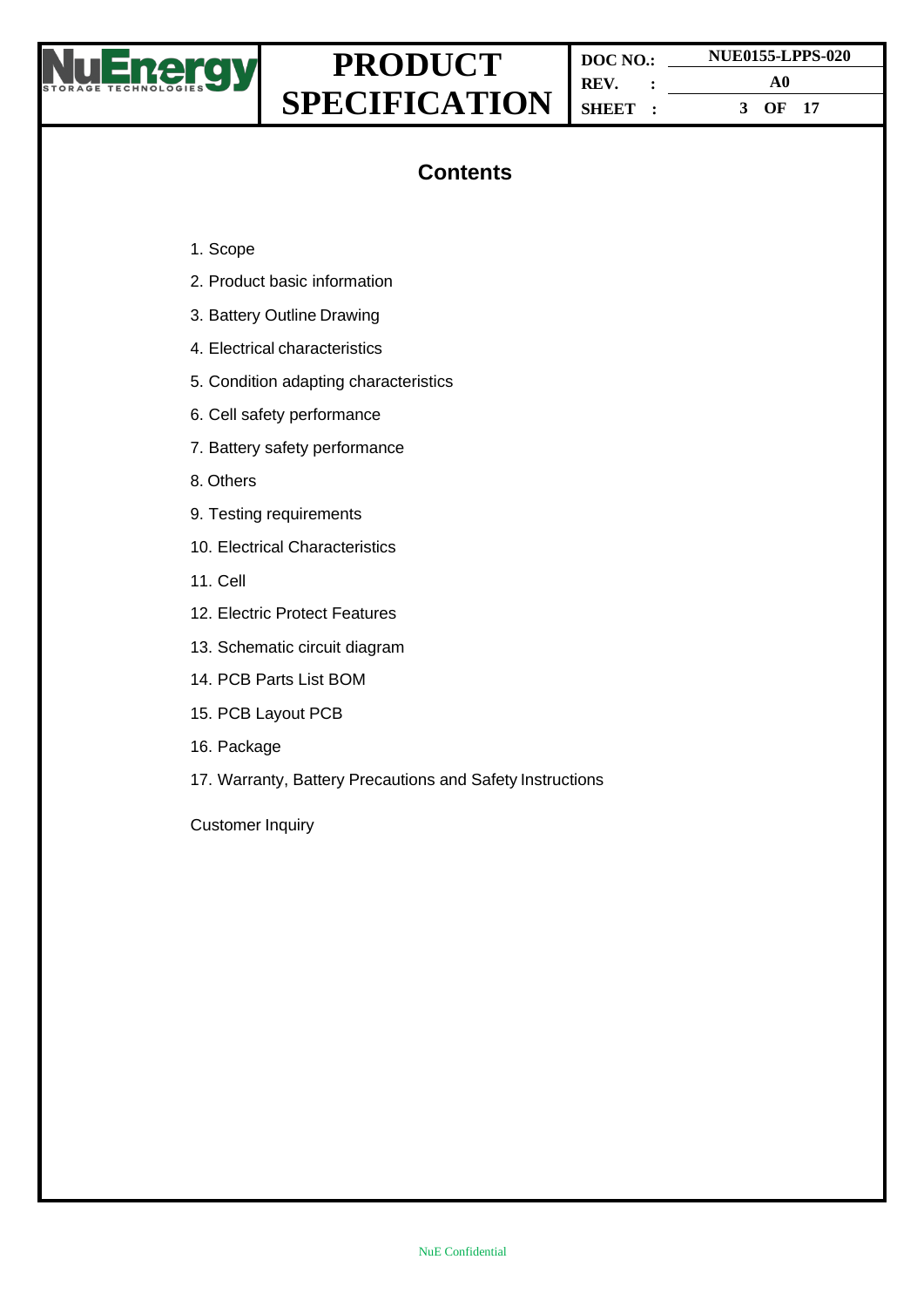

| DOC NO. | <b>NUE0155-LPPS-020</b> |
|---------|-------------------------|
| REV.    | A0                      |
| SHEET:  | 4<br>OF <sub>17</sub>   |

#### **1. Scope**

The specification shall be applied to Lithium-ion Polymer (LIP) rechargeable battery pack which is manufactured by **NuEnergy Storage Technologies.**

#### **Reference standard**

GB/T 18287-2013IEC/EN61960UL1642

#### **2. Product basic information**

| <b>Items</b>                            | <b>Parameter</b>                                             |                        |  |
|-----------------------------------------|--------------------------------------------------------------|------------------------|--|
| Battery model                           | 684280                                                       |                        |  |
| Design scheme                           | DW01A +8205A                                                 |                        |  |
| Nominal voltage                         | 3.7V                                                         |                        |  |
| Minimum capacity                        | 3000mAh (0.2C discharge)                                     |                        |  |
| <b>Typical capacity</b>                 | 3050mAh (0.2C discharge)                                     |                        |  |
| Charging voltage                        | 4.2V                                                         |                        |  |
| Discharging cut-off voltage             | 3.0V                                                         |                        |  |
| Standard charging                       | 0.2C /4.2V                                                   |                        |  |
| Max charging                            | 1.0C /4.2V                                                   |                        |  |
| Standard discharging                    | 0.2C/3.0V                                                    |                        |  |
| Max discharging                         | 1.0C/3.0V                                                    |                        |  |
| Weight                                  | Appr. 67.0g                                                  |                        |  |
| Shipment voltage                        | $≥3.85V$                                                     |                        |  |
| Battery pack impedance                  | ≤160mΩ                                                       |                        |  |
|                                         | Charging:<br>$0^{\circ}$ C ~ 45 $^{\circ}$ C                 |                        |  |
| Operating temperature                   | Discharging: -20°C ~60°C                                     |                        |  |
|                                         | $-10^{\circ}$ C $-25^{\circ}$ C                              | (12 months, ≥85%)      |  |
| Storage (At 50% SOC and specified temp, | $-10^{\circ}$ C ~45 $^{\circ}$ C                             | $≥85%$ )<br>(6 months, |  |
| recoverable capacity in % vs time)      | $-10^{\circ}$ C $-55^{\circ}$ C                              | (1 month,<br>≥90%      |  |
|                                         | 20±5℃ is the recommended storage temperature                 |                        |  |
|                                         | There should not be any remarkable scratches, cracks, bolts, |                        |  |
|                                         | cauterization, deformations, swelling, leakage and so on, on |                        |  |
| Visual Inspection                       | the surface of the cell.                                     |                        |  |
|                                         |                                                              |                        |  |
|                                         |                                                              |                        |  |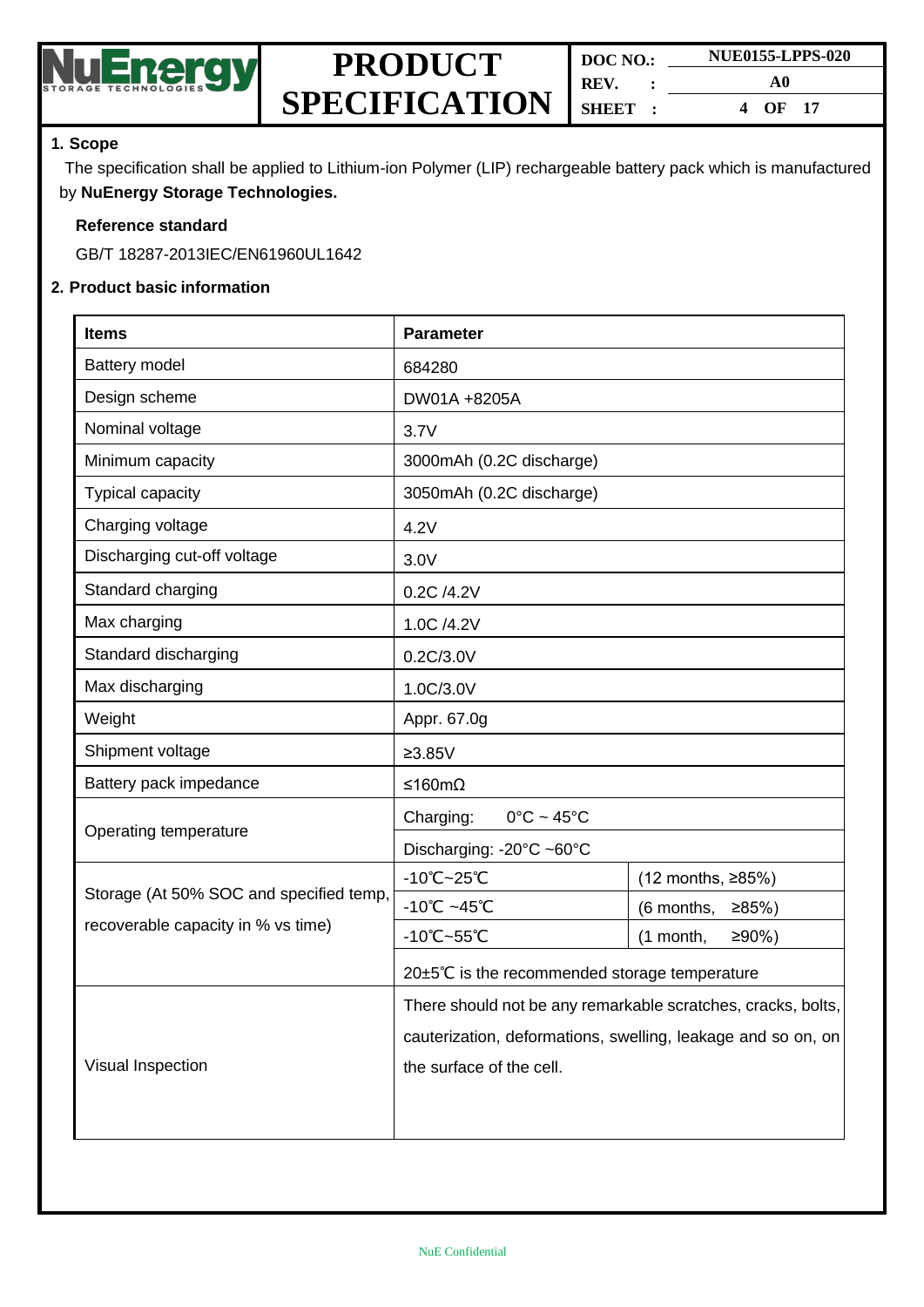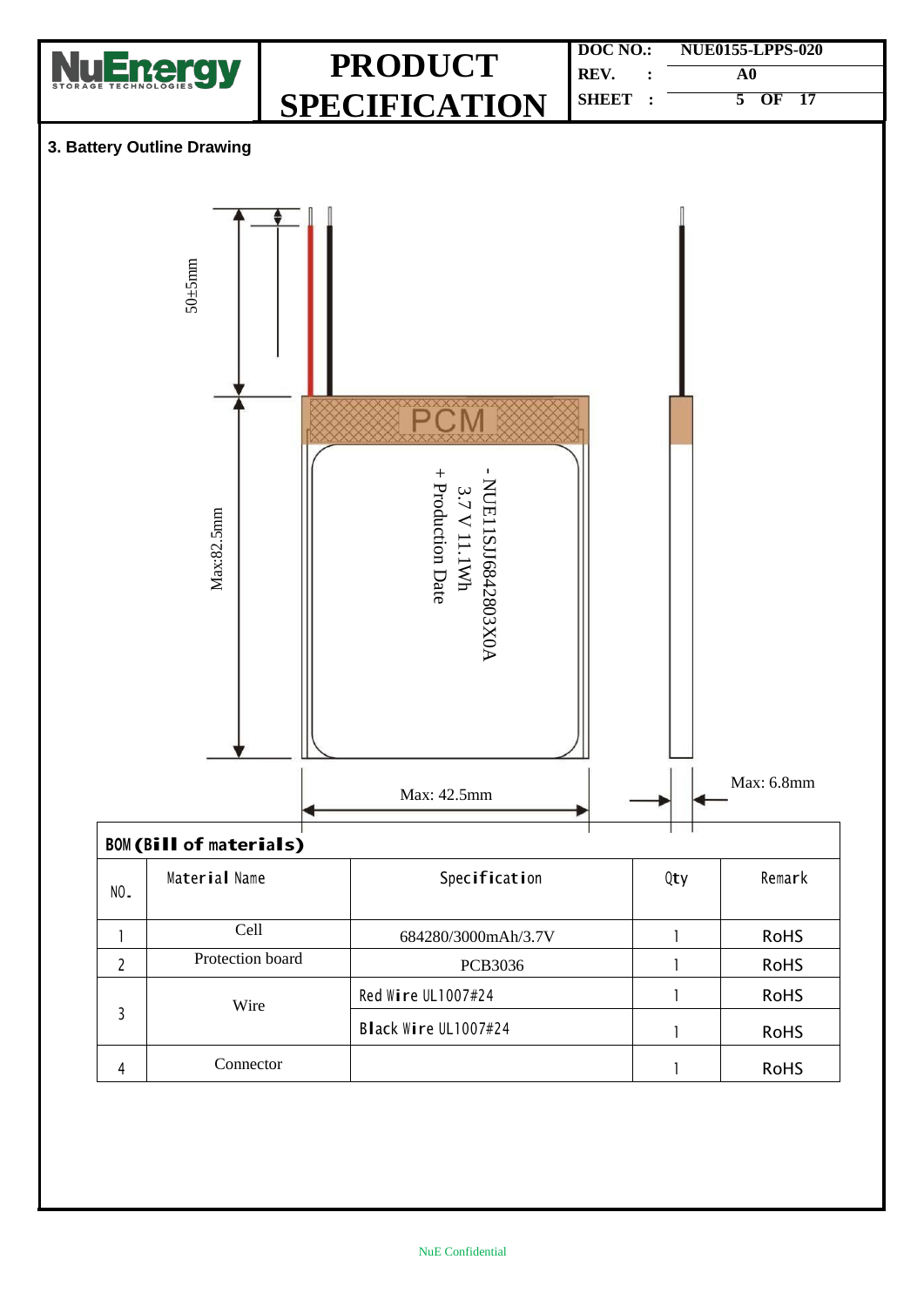

**DOC NO.: REV. : SHEET : NUE0155-LPPS-020 A0 6 OF 17**

#### **4. Electrical characteristics**

| No.          | <b>Items</b>              | <b>Test Method</b>                                                                                                                                                     | <b>Criteria</b> |
|--------------|---------------------------|------------------------------------------------------------------------------------------------------------------------------------------------------------------------|-----------------|
| 1            | <b>Standard Charge</b>    | Charging the cell initially with constant current at 0.2C<br>and then with constant voltage at 4.2V till charge current<br>declines to 0.02C.                          | N/A             |
| $\mathbf{2}$ | <b>Minimal Capacity</b>   | The capacity means the discharge capacity of the cell,<br>which is measured with discharge current of 0.2C with<br>3.0V cut-off voltage after the standard charge.     | ≥3000mAh        |
| 3            | Charge/Discharge<br>Cycle | The capacity on 0.2C discharge shall be measured after<br>300 cycles of 0.2C charge and discharge at 23±2°C.                                                           | Capacity≥80%    |
|              | Retention<br>Capability   | After full charging, storing the battery 28 days with 20 $\pm$<br>5°C condition, and then staying 1 hours with discharge<br>current of 0.2C till 3.0V cut-off voltage. | Capacity≥85%    |

#### **※ Typical capacity**

The capacity means the average discharge capacity of the cell, which is measured with discharge current of 0.2C with 3.0V cut-off voltage after the standard charge at 23±2℃ environment temperature, unit: mAh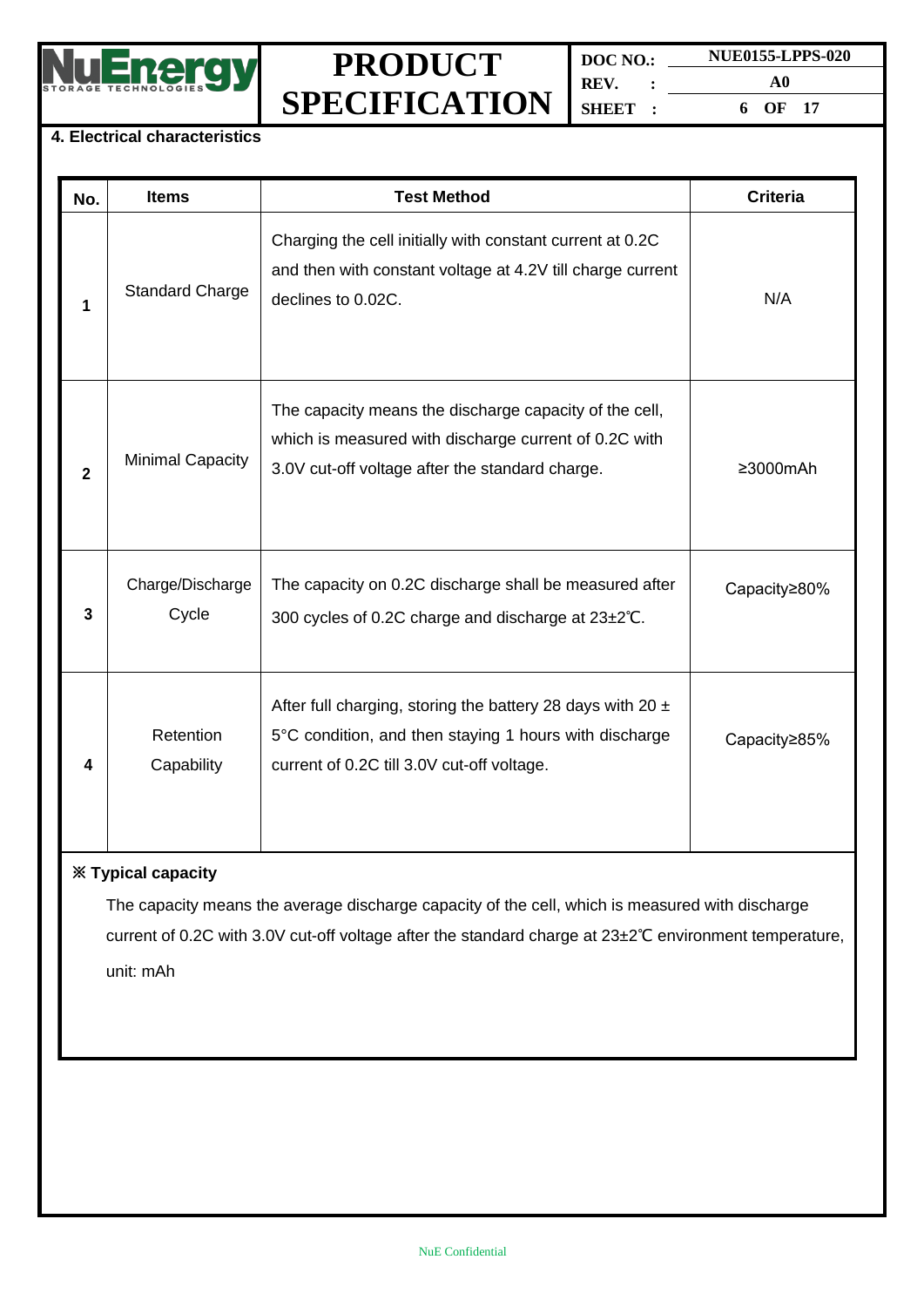

**DOC NO.: REV. : SHEET :**

**NUE0155-LPPS-020 A0 7 OF 17**

#### **5. Condition adapting characteristics**

| No.          | <b>Items</b>                                | <b>Test Method</b>                                                                                                                                                                                                                           | <b>Criteria</b>                                                                                                                          |
|--------------|---------------------------------------------|----------------------------------------------------------------------------------------------------------------------------------------------------------------------------------------------------------------------------------------------|------------------------------------------------------------------------------------------------------------------------------------------|
| 1            | Constant<br>temperature<br>and Humidity     | After standard charging, put cell into the box that the<br>temperature is 40±2°C and the humidity ranges<br>between 9095% for 48 hours, then put it at 23±2°C for 2<br>hours, then discharge with current of 0.2C to the cut-off<br>voltage. | No distortion, no rust, no<br>leakage, no venting, no<br>rupture, no fire, no<br>explosion, the discharge<br>time is not less than 3hrs. |
| $\mathbf{z}$ | <b>High Temperature</b><br>Performance Test | After full charging, put the cell into box with high<br>temperature of $55^{\circ}C \pm 2^{\circ}C$ for 2h, then discharge with<br>current of 1.0C to the cut-off voltage.                                                                   | No distortion, no rupture, no<br>fire, no smoke or leakage<br>Discharge time≥51min                                                       |
| 3            | Low Temperature<br>Performance Test         | After full charging, put the cell into box with low<br>temperature of $-10\pm 2^{\circ}$ C for 16~24h, then discharge with<br>current of 0.2C to the cut-off voltage.                                                                        | No distortion, no rupture, no<br>fire, smoke or leakage<br>Discharge time≥3h                                                             |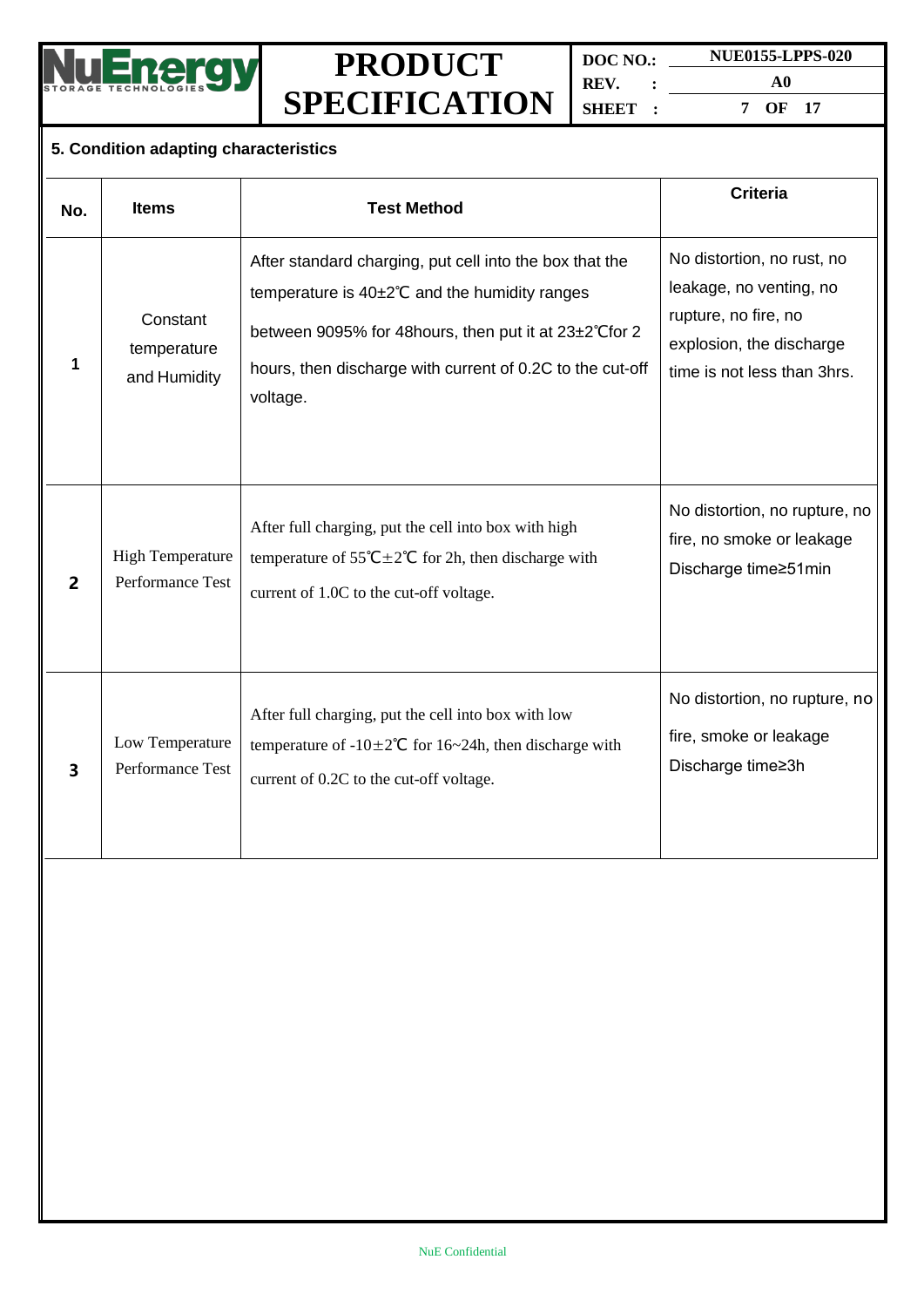

**DOC NO.: NUE0155-LPPS-020 REV. : SHEET : A0 8 OF 17**

### **6. Cell safety performance**

| No.          | <b>Items</b>                             | <b>Test Method</b>                                                                                                                                                                                                                      | <b>Criteria</b>           |
|--------------|------------------------------------------|-----------------------------------------------------------------------------------------------------------------------------------------------------------------------------------------------------------------------------------------|---------------------------|
|              | Cell<br>Overcharge                       | After discharge to limit voltage, charged at constant current<br>of 3C and constant voltage of 4.6V, While voltage reachesto<br>the max, if charging continued over 7 hours or temperature<br>is 20% less than the top, close the test. | No explosion and no fire. |
| $\mathbf{2}$ | External<br>Short-circuit<br><b>Test</b> | Cell terminals are short-circuited to discharged state less<br>than 0.1V or longer time with a resistance of $50 \text{m}\Omega$ or less.<br>Tests are to be conducted at room temperature.                                             | No explosion and no fire. |
| 3            | Over-<br>Discharge<br><b>Test</b>        | Cell is discharged at a current of 1C rate for 2.5 hours. (If<br>current stops by safety or passive circuit on the battery, test<br>is finished).                                                                                       | No explosion and no fire. |
| 4            | <b>Crush Test</b>                        | Crush between two flat plates. Applied force is about 13kN.                                                                                                                                                                             | No explosion and no fire. |
| 5            | <b>Impact Test</b>                       | Impact between bar (15.8mm diameter) and 9.1Kg falling<br>material (at a height of 6.1cm). Bar is laid across the center<br>of the test sample.                                                                                         | No explosion and no fire. |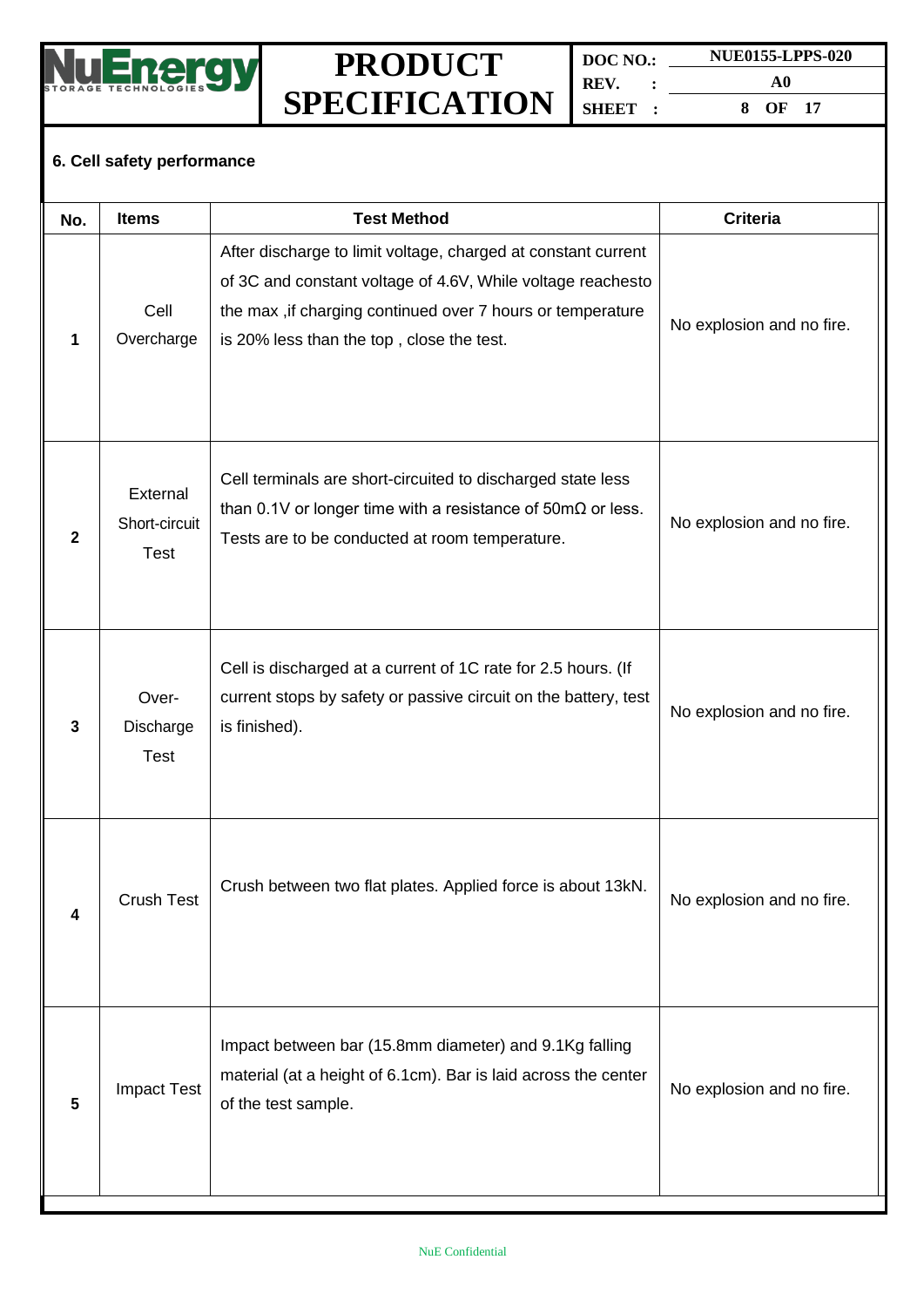|                |                       | <b>PRODUCT</b><br><b>SPECIFICATION</b>                                                                                                                                                                                                                                                               | DOC NO.:<br>REV.<br><b>SHEET</b> | <b>NUE0155-LPPS-020</b><br>${\bf A0}$<br><b>17</b><br>9<br>OF |
|----------------|-----------------------|------------------------------------------------------------------------------------------------------------------------------------------------------------------------------------------------------------------------------------------------------------------------------------------------------|----------------------------------|---------------------------------------------------------------|
| 6              | Drop                  | After standard charging, the cell is to be dropped from a<br>height of 1.2 meter onto a thickness of 20mm board, dropped<br>once in the positive and negative directions of three mutually<br>perpendicular X, Y, Z axes.                                                                            |                                  | No leakage, no smoke,<br>no fire, no explosion.               |
| $\overline{7}$ | <b>Vibration Test</b> | Fixed the fully charged cell to vibration table and subjected<br>to vibration cycling that the frequency is to be varied at the<br>rate of 1Hz per minute between 10Hz and 55Hz, the<br>excursion of the vibration is 0.8mm. The cell shall be<br>vibrated for 90 ~100 minutes per axis of XYZ axes. |                                  | No explosion, no fire, no<br>leakage.                         |
| 8              | Heating               | After standard charging, put cell in the baking oven and<br>start, the temperature of the oven is to be raised at a rate of<br>5±2°C per minute to a temperature of 130±2°C, remain for<br>30 minutes at that temperature.                                                                           |                                  | No explosion and no fire.                                     |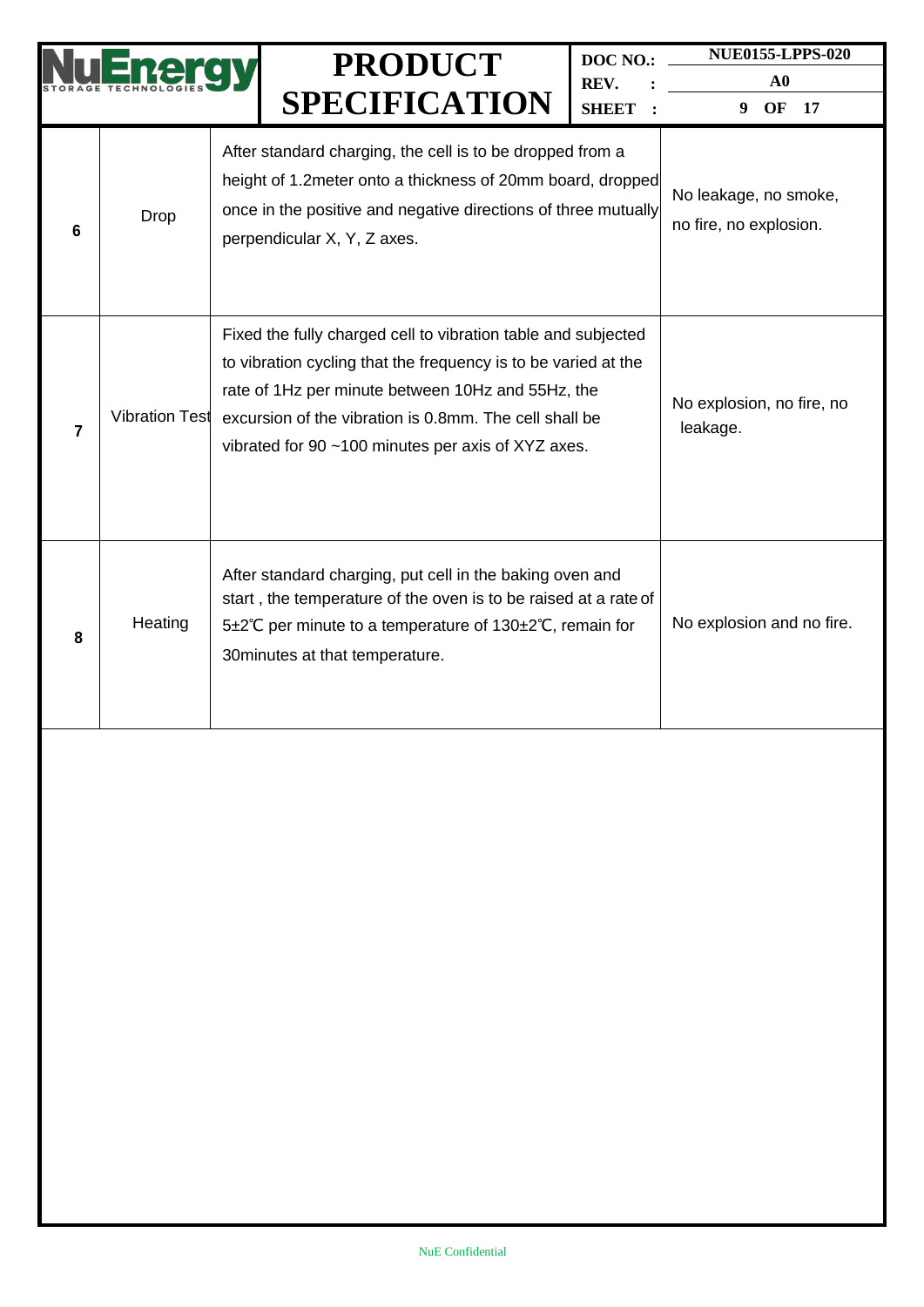

**DOC NO.: REV. : SHEET : NUE0155-LPPS-020 A0**

**10 OF 17**

#### **7. Battery safety performance**

|   | Overcharge<br>protection        | After battery charge finished, then charge the battery for 8<br>hours with a power which can provide 2 times more than<br>nominal voltage and 2C <sub>5</sub> A current.                                                                                | No fire, no explosion. The<br>electrical properties of<br>normal.                           |
|---|---------------------------------|---------------------------------------------------------------------------------------------------------------------------------------------------------------------------------------------------------------------------------------------------------|---------------------------------------------------------------------------------------------|
| 2 | Over<br>discharge<br>protection | After the battery is fully charged, discharge at $20\pm5^{\circ}C$<br>conditions with $0.2C_5A$ until the battery voltage drops to the<br>over discharge voltage, then discharge with a $30\Omega$ resister for<br>24 hours.                            | No fire, no explosion. The<br>electrical properties of<br>normal.                           |
| 3 | Short<br>protection             | After standard charging, connect the positive and negative<br>terminals of the cell with copper wire having a maximum<br>resistance load of 0.1 $\Omega$ at room temperature, the test is<br>discontinued when the surface temperature lower than 10°C. | The battery shall no<br>rupture, smoke, catch fire,<br>or leakage.<br>Battery Voltage ≥3.6V |

#### **8. Others**

Any matters that this specification doesn't cover should be conferred between the customer and NuE.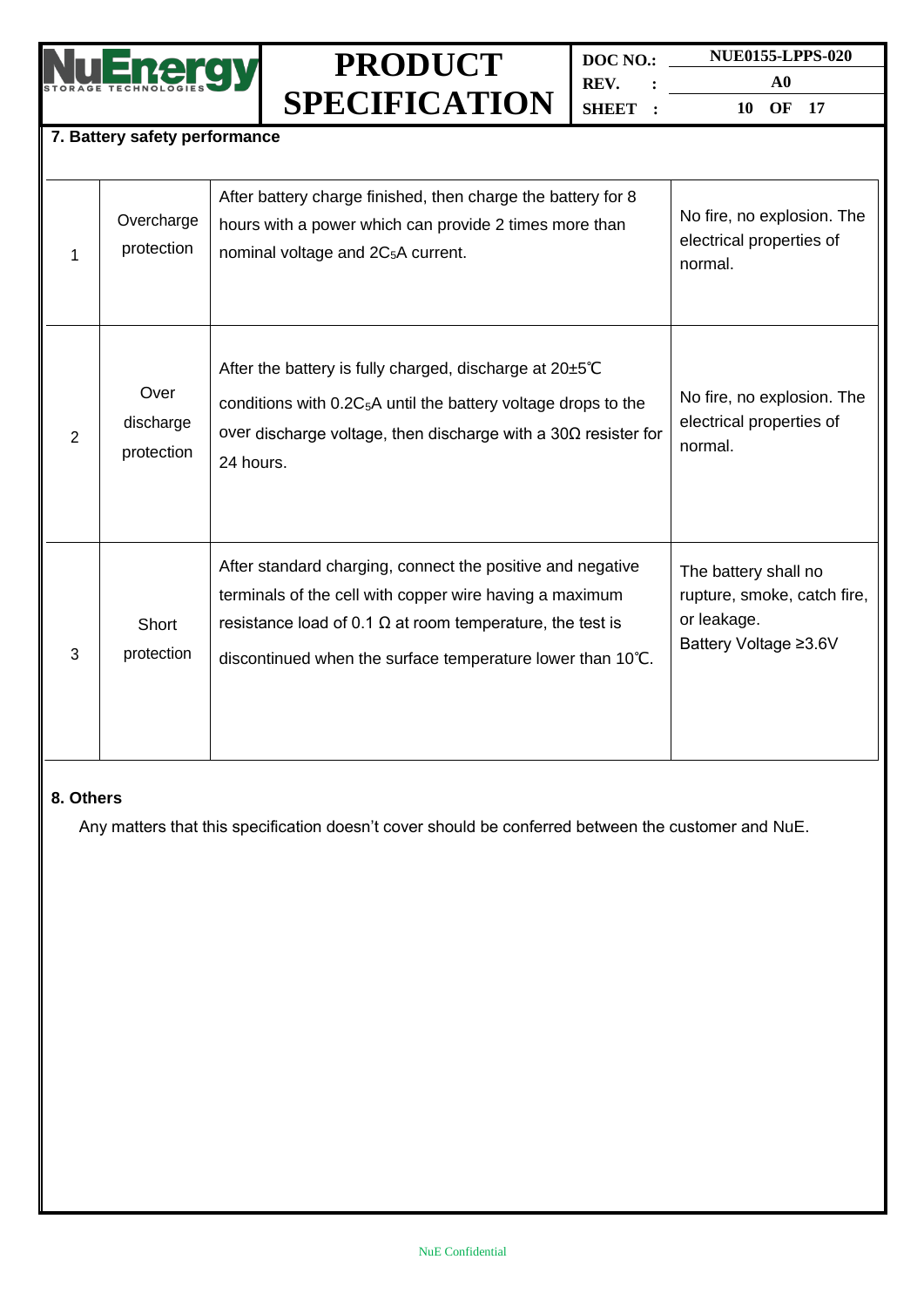

#### **9. Testing requirements**

#### 9.1 Battery test environment

Temperature: 23±2℃

Relative humidity: 60± 20% RH

Atmospheric pressure: 86106 KPa

#### 9.2 Measuring instrumentation requirements

Voltage instrumentation requirements: Measuring the voltage meter accuracy no less than 0.5magnitude Current instrumentation requirements: Measuring the current meter accuracy no less than 0.5 magnitude Time instrumentation requirements: Measuring the time meter accuracy no less than 0.1%

Temperature instrumentation requirements: Measuring the temperature meter accuracy no less than 0.5℃

Impedance instrumentation requirements: Measuring impedance should by sinusoidal alternating (1 KHZ) test

#### **10. Electrical Characteristics**

#### 10.1 Battery charge/discharge

10.1.1 Full charged definition

With charging voltage 4.2V, current 0.2C continued to charge the battery pack, when charging current drops to 0.02C charging is terminated, shall be full charged.

#### 10.1.2 Full discharged definition

Standard discharge current 0.2 C for continuous discharge, when the voltage drops to discharge cut-off voltage 3.0V discharge is terminated, shall be full discharged.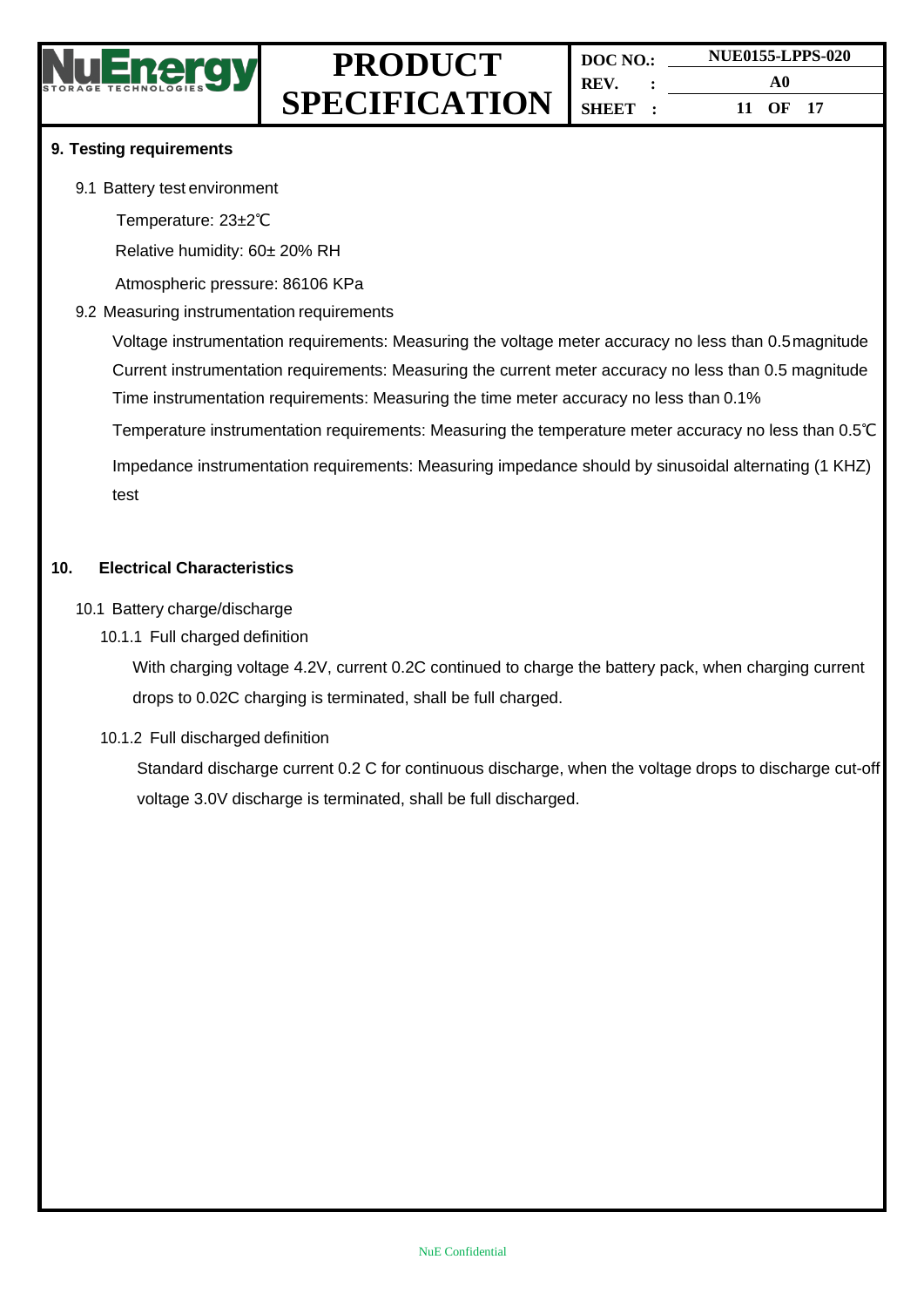

**DOC NO.: REV. : SHEET : NUE0155-LPPS-020 A0 12 OF 17**

#### **11. Cell**

#### 11.1 Performance parameters

| Ite            | Project               |   | Specifications   | <b>Remarks</b>                        |
|----------------|-----------------------|---|------------------|---------------------------------------|
| m              |                       |   |                  |                                       |
|                | Cell minimum capacity |   | 3000mAh          | 0.2C discharge                        |
| $\overline{2}$ | Initial impedance     |   | $<$ 60m $\Omega$ | 1kHz AC Impedance                     |
| 3              | Nominal voltage       |   | 3.7V             |                                       |
|                |                       |   | 6.8mm Max        | <b>Thickness</b>                      |
|                |                       | W | 42.5mm Max       | Width                                 |
| 4              | <b>Dimensions</b>     |   | 80.5mm Max       | Cell length not including Tab sealant |
|                |                       | А | 21.0 $\pm$ 2.0mm | Distance of tab center                |

#### 11.2 Cell outline drawing

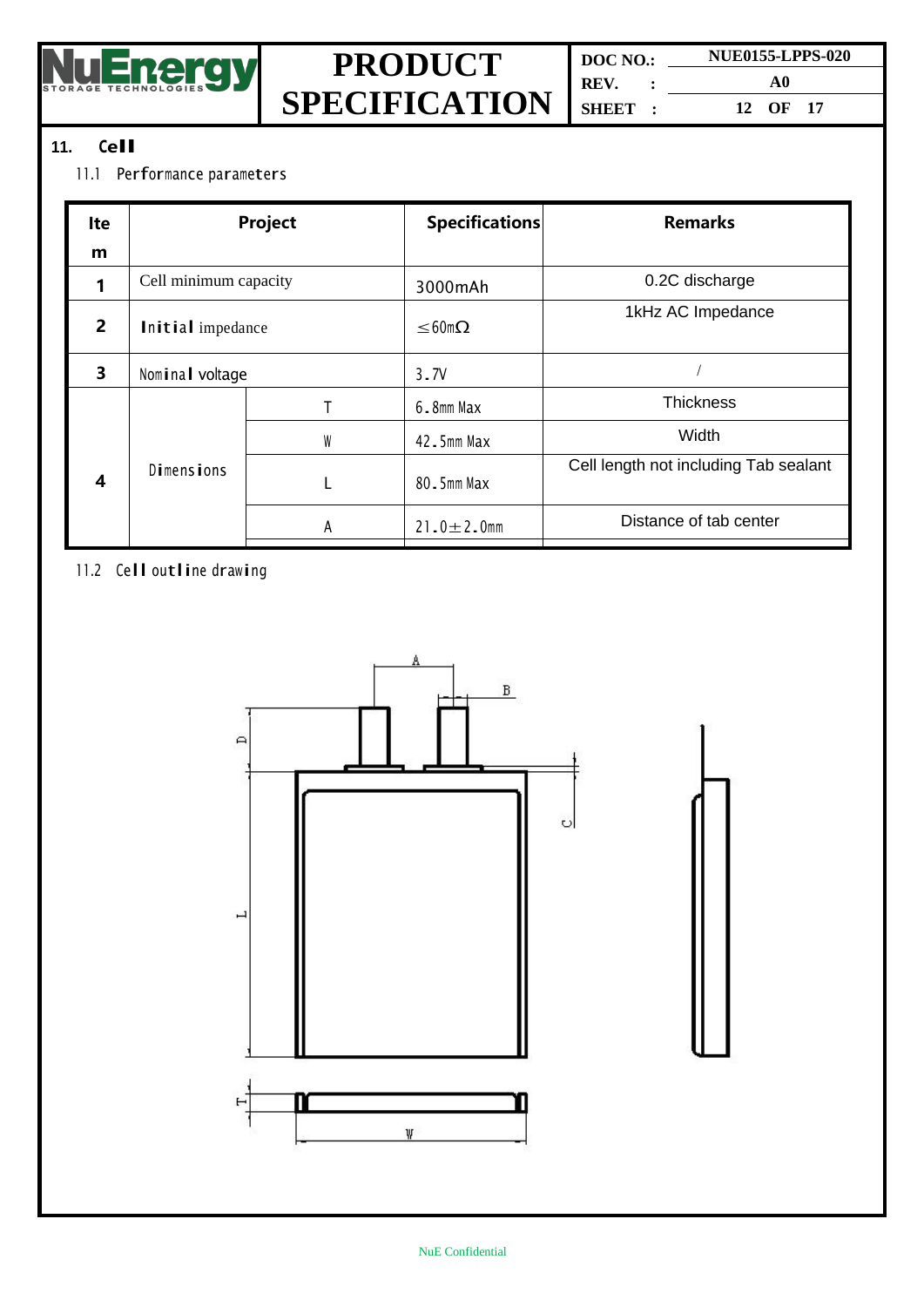

**DOC NO.: NUE0155-LPPS-020 REV. : SHEET :**

**A0 13 OF 17**

### **12. Electric Protect Features**

| Item                      | Symbol                 | Content                                 | Criterion                                   |
|---------------------------|------------------------|-----------------------------------------|---------------------------------------------|
|                           | V <sub>DET1</sub>      | Over charge detection voltage           | $4.30V + 0.05V$                             |
| Over charge Protection    | tV <sub>DET1</sub>     | Over charge detection delay time        | 200mSMAX                                    |
|                           | <b>VREL1</b>           | Over charge release voltage             | $4.10V \pm 0.1V$                            |
|                           | V <sub>DET2</sub>      | Over discharge detection voltage        | $2.40V + 0.1V$                              |
| Over discharge protection | tV <sub>DET2</sub>     | Over discharge detection delay time     | 100msMAX                                    |
|                           | V <sub>REL2</sub>      | Over discharge release voltage          | $3.0 + 0.10V$                               |
|                           | V <sub>DET3</sub>      | Over current detection voltage          | $150$ m $V \pm 30$ m $V$                    |
| Over current protection   | $I_{DP}$               | Over current detection current          | MIN4A<br><b>MAX8.0A</b>                     |
|                           | tV <sub>DET3</sub>     | Detection delay time                    | 20msMAX                                     |
|                           |                        | Release condition                       | Cut load                                    |
|                           |                        | Detection condition                     | <b>Exterior short circuit</b>               |
| Short protection          | <b>T</b> SHORT         | Detection delay time                    | 0.5msMAX                                    |
|                           |                        | Release condition                       | Cut short circuit                           |
| Interior resistance       | R <sub>DS</sub>        | Main loop electrify resistance          | $B - P - R_{DS} \leq 70 \text{m}\Omega$     |
| Current consumption       | <b>I</b> <sub>DD</sub> | Current consumes in normal<br>operation | MINO.3 <sub>µ</sub> A<br>MAX10.0<br>$\mu$ A |
| 0V Prohibition /allowance |                        | allowance                               |                                             |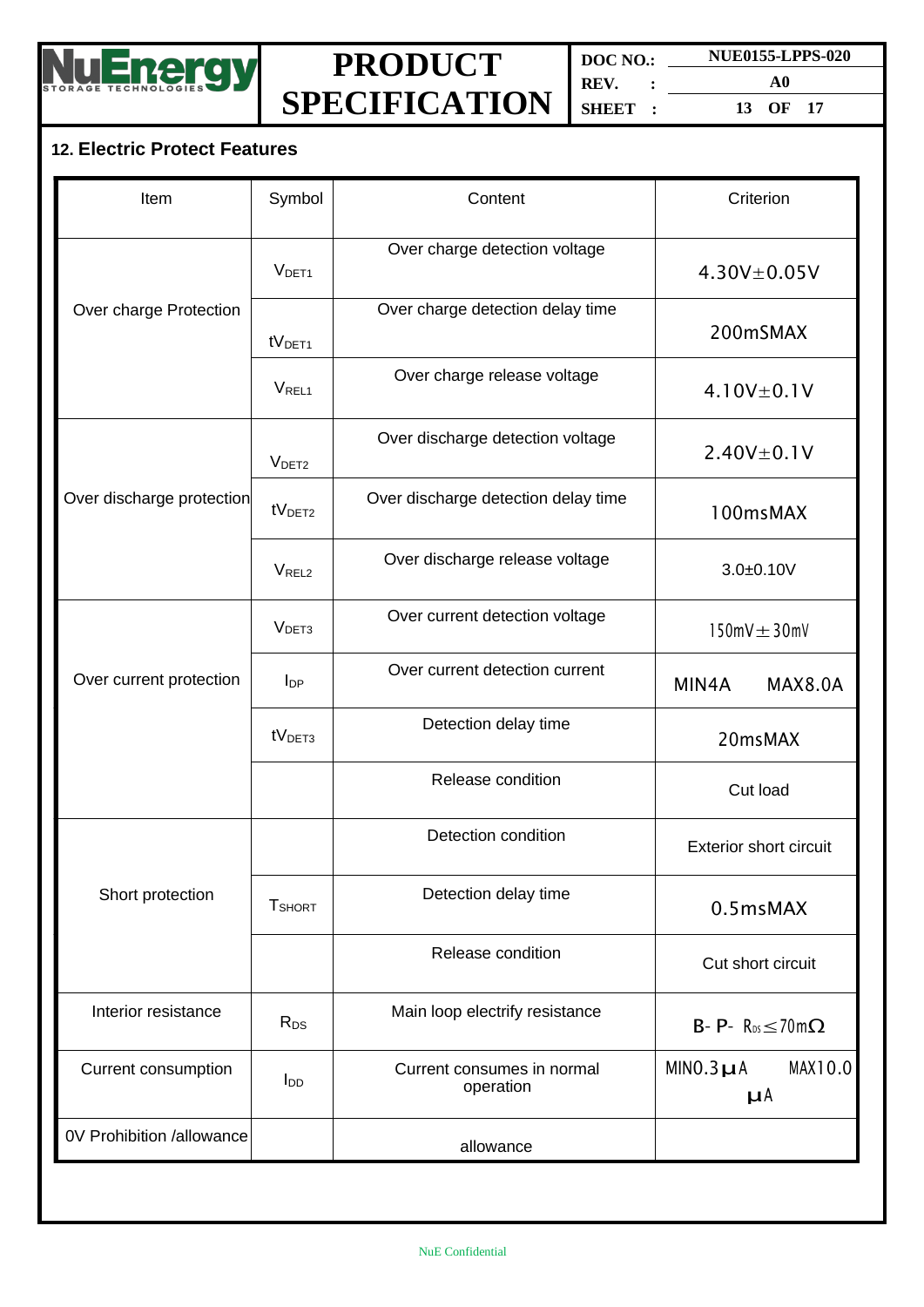

| DOC NO. |  | <b>NUE0155-LPPS-020</b> |  |  |
|---------|--|-------------------------|--|--|
| REV.    |  | A0                      |  |  |
| SHEET:  |  | 14 OF 17                |  |  |

#### **13. Schematic circuit diagram**



#### **14. PCB Parts List BOM**

| Item           | Part Name      | Description                  | QTY                                       | Footprint  | Supplier                                  | Remark |
|----------------|----------------|------------------------------|-------------------------------------------|------------|-------------------------------------------|--------|
|                |                |                              |                                           |            |                                           |        |
|                | U1             | DW01A                        | 1pcs                                      | $SOT-23-6$ |                                           |        |
| $\overline{2}$ | U <sub>2</sub> | 8205A                        | 1pcs                                      | TSS0P-8    |                                           |        |
| 3              | C <sub>1</sub> | SMD $100\Omega \pm 5\%$      | 1pcs                                      | 0603       | Any approved vendor                       |        |
| 4              | R <sub>1</sub> | $SMDIK\Omega$ + 5%           | 1 <sub>pcs</sub>                          | 0603       | Any approved vendor<br>SKYWELL, YAGEO, or |        |
| 5              | R <sub>2</sub> | SMD 0.1 $\mu$ F $\pm$<br>20% | 1 <sub>pcs</sub>                          | 0603       | Any approved vendor<br>SKYWELL, YAGEO, or |        |
| 6              | <b>PCB</b>     | PCB3036                      | $30$ mm* $3.6$ mm* $0.6$ mm $\pm 0.15$ mm |            | Any approved vendor                       |        |

### **15. PCB Layout PCB**

### Top Layer



#### Bottom Layer

| P+<br>a. |  |
|----------|--|
|          |  |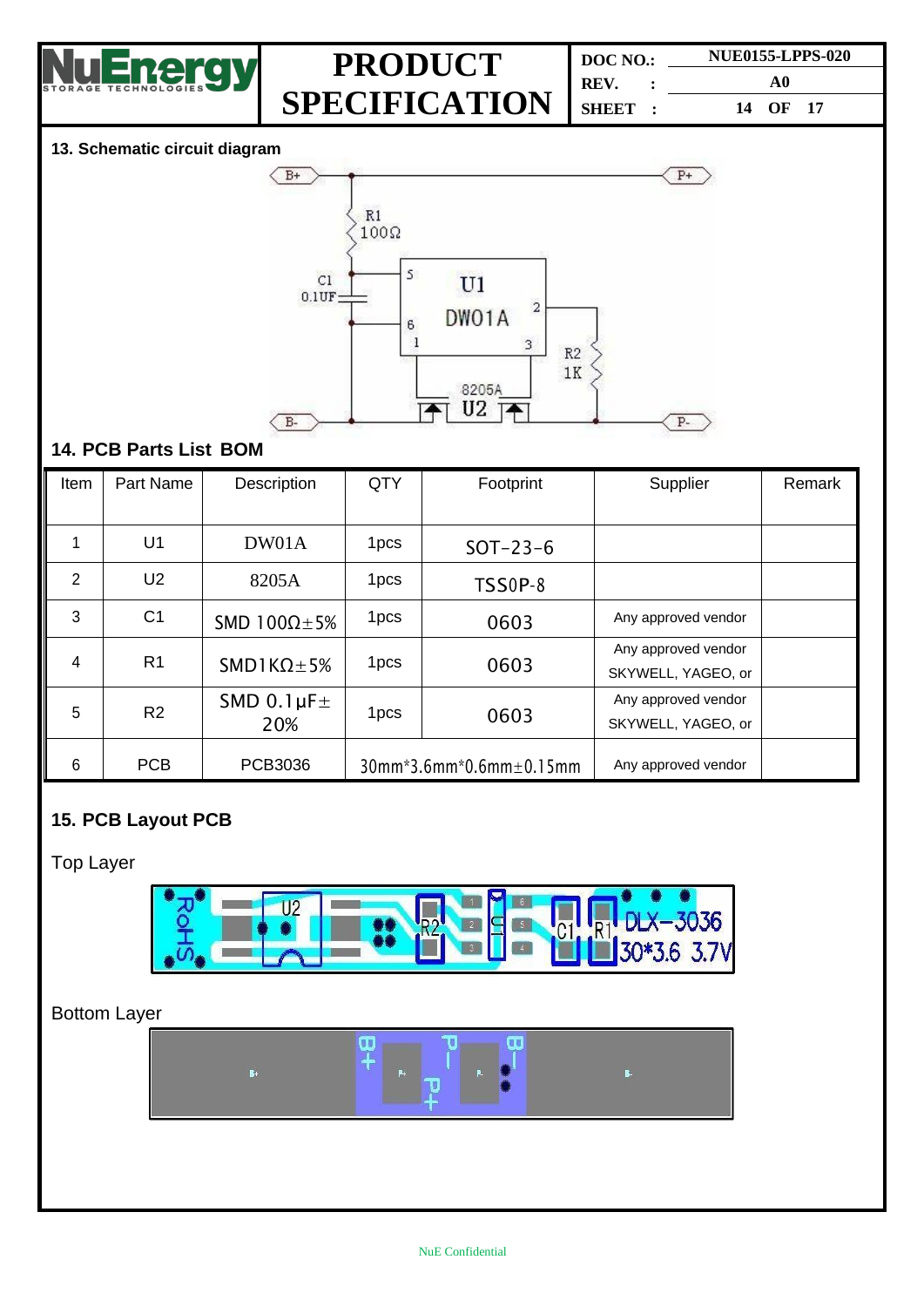

**DOC NO.: REV. : SHEET : NUE0155-LPPS-020 A0 15 OF 17**

### **16. Package**

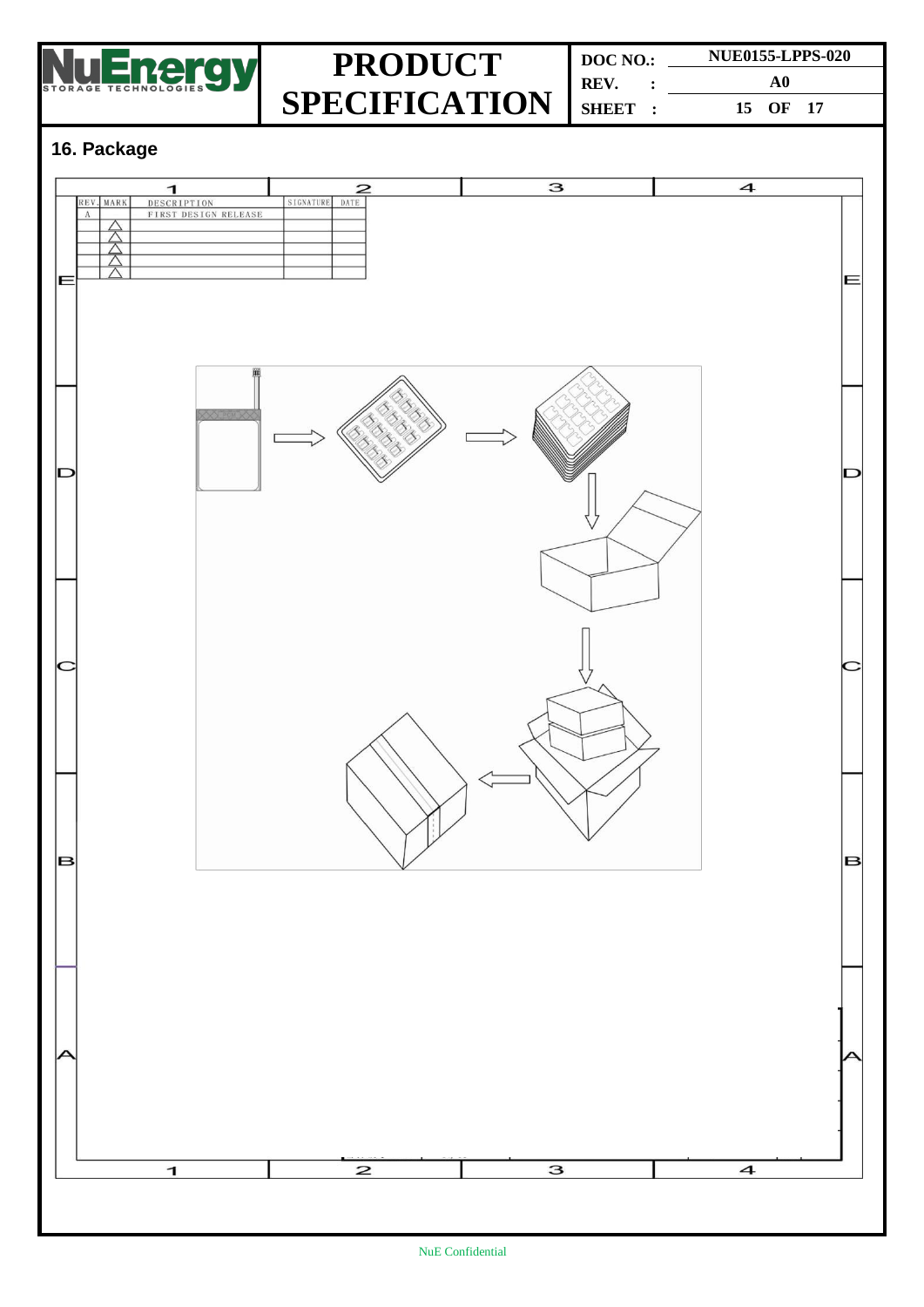

#### **17. Warranty, Battery Precautions and Safety Instructions**

Please be sure to take to comply with the specifications and the following precautions to use with batteries, if any incidents occur due to not following the specification parameters, and maintenance conditions, NuEnergy Storage Technologies will not accept anyresponsibility. Limited Warranty Period is 1 year from date of manufacture.

- Maintenance: Please use 0.5C charge current to charge up battery to 60% SOC every 3-6 months to prevent over discharge and degradation while in storage. Every 12 months a full cycle shall be performed to prevent degradation.
- Before Use the battery, carefully read the instruction manual and battery labels.
- Needto usetheoriginalbattery chargerandshould beplaced inadry ventilatedplace.
- Such as long-term when not in use, the battery charger to charge state half full, remove the battery from the device and separated, to avoid metal contact with the battery, causing short-circuit or damage to the phenomenon.
- Inuse orduring storage, battery found there has been high fever, leakage, odor, distortion andother anomalies, please stop using it immediately and stay away from the battery.
- Donot short-circuitthebattery positive andnegative, andcareful nottoallowthe battery tomoisture, toavoid danger.
- When using keep away from heat, High pressure environments, and donot beat, hit the battery.
- Battery end of life should be immediately removed from the equipment, please properly handle security of spent batteries, do notput intofireor water.